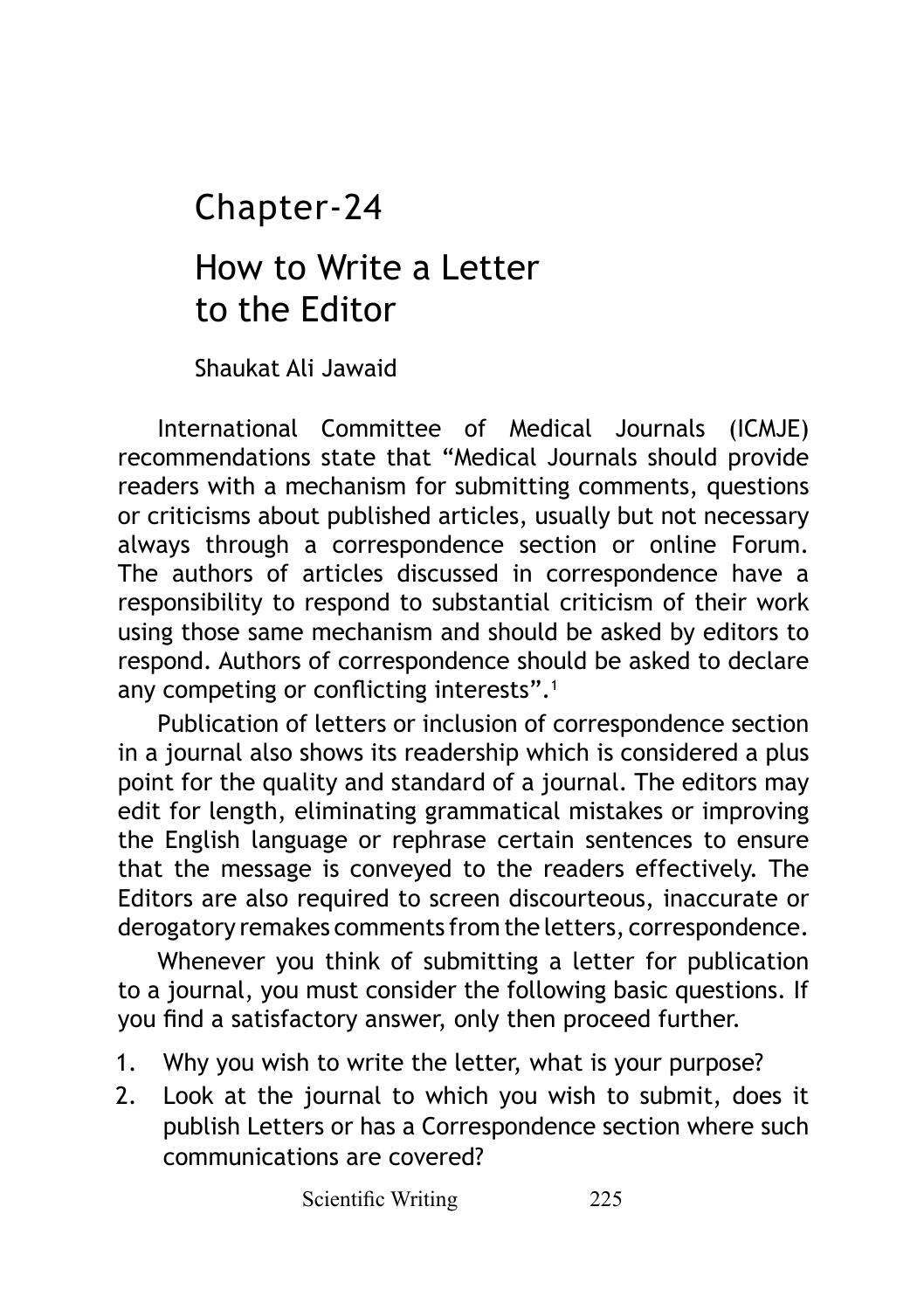3. Whatever you wish to say, does it justify writing a communication to the Journal? <sup>2</sup>

Usually most letters are comments in response to a previous publication. It is always advisable to first Read Instructions for Authors of the Journal and look at the published letters, correspondence. Mostly it should have one or at the most two authors, should not be too lengthy and must be accompanied by two to three latest relevant references to strengthen your viewpoint. Since there is always too much pressure on limited space available in the prestigious journals, the Editors always welcome short letters which conveys the message effectively. Some journals in their Instructions for authors have put word limit for letters. Some may even welcome an accompanying table or illustration but not all of them will entertain such communications.

Sometimes the authors wish to draw the attention of the readers to an important topic which may or may not be related to some already published manuscript in the journal. Instead of sending in a brief communication, they take the help of a letter to convey their message which is quite acceptable.

#### *Example-I*

Prof. H.R. Ahmad had published a new Model for PhD Elective course in Pakistan Journal of Medical Sciences in 2016. 3 In order to popularize that and bring it to the notice of the readers particularly academicians in the basic sciences, they wrote a Letter which was included in the Correspondence section of the Journal.4

## *Example-II*

Dr. Naqvi et al published a manuscript entitled "Etiology and severity of various forms of ocular war injuries in patients presenting at an Army Hospital in Pakistan" in Pakistan Journal of Medical Sciences in 2016.<sup>5</sup> Dr. Qamar ul Islam another ophthalmologist working in a Military Hospital sent us a critical analysis and pointed out that ocular war injuries are bilateral in 15-25% of cases. He wondered how in a study where H.D blast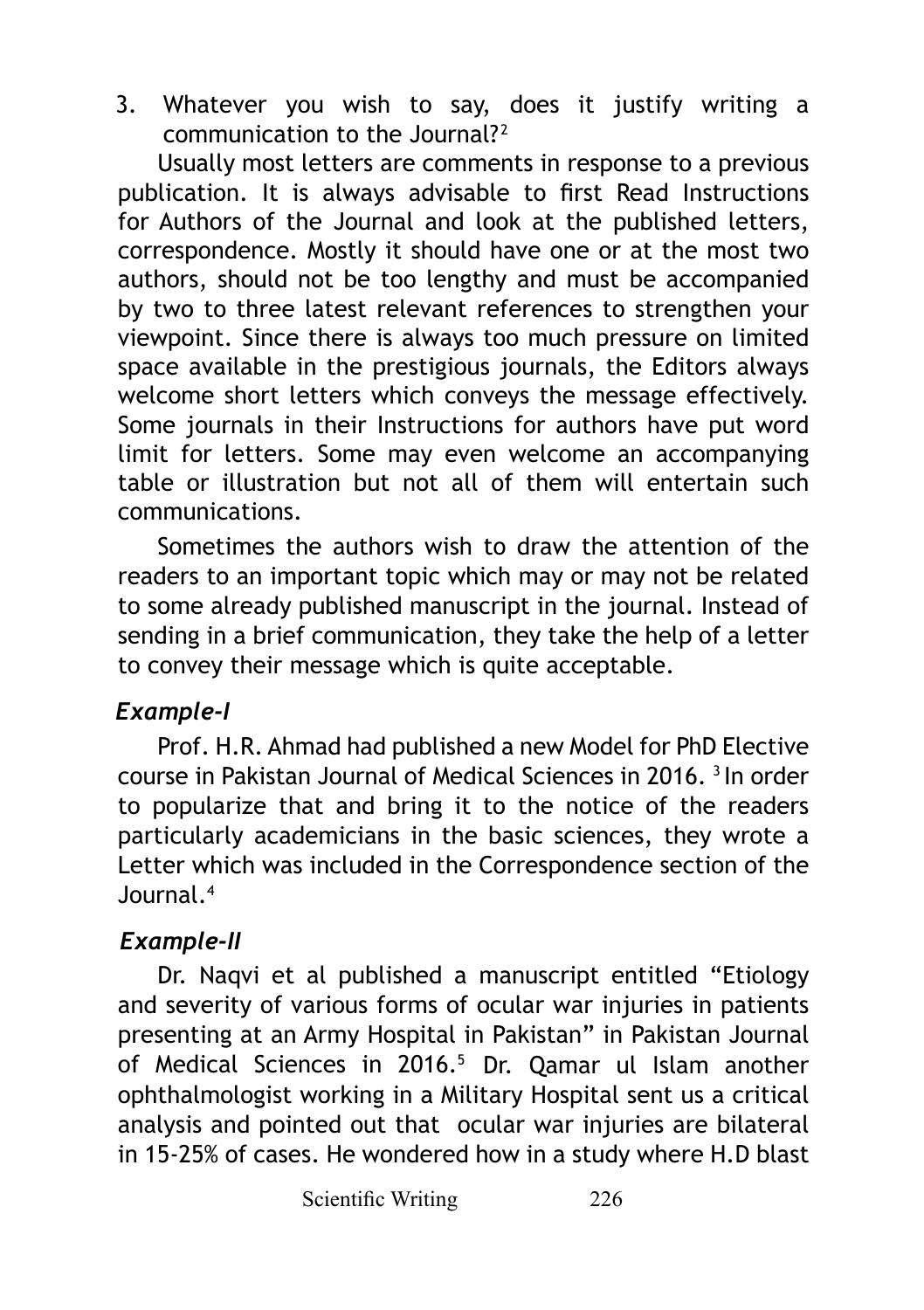and splinter injuries are the most frequent mode of injury, not a single case of bilateral ocular injury has been reported which was quite unusual and contrary to the published literature. He also supplemented his point of view with three related references.6-8 in this communication the author also pointed out certain other important points including Ocular Trauma Score which is predictive model for final visual outcome on the basis of initial raw score recorded at the time of injury. He opined that Head to Head comparison of OTS in open versus closed globe injuries was not a valid option though OTS can be used to validate the final visual outcome separately in open and closed globe injuries.

In such cases, original authors are invited to respond to the criticism, hence keeping up the professional ethics, the comments from the author were sent to the authors of the above referred manuscript through the correspondence author. They were asked to respond in a two weeks' time so that their response could also be incorporated when the letter is published. They did respond and their viewpoint was also published with the letter. In their response the authors said that "ocular trauma was a vast universe in itself and victims of blast iniuries do undergo post-traumatic stress disorders which can be worsened by poor vision. While OTS helped us in managing trauma victims by predicting the prognosis of ocular injury, it has its limitations and does not cater for the chemical injuries. thermal injuries and adnexal injuries but so far this was the best predictive tool in a war set up".

This is the way how the Editors handle such viewpoints which ensures a healthy debate. But if the authors of the original manuscript fail to response, the editors cannot withhold publication of the critical comments but they are published with a note that the authors of the original manuscript failed to respond.

One must remember that rude comments or criticism is never helpful and such communications are often not entertained by the Editors.